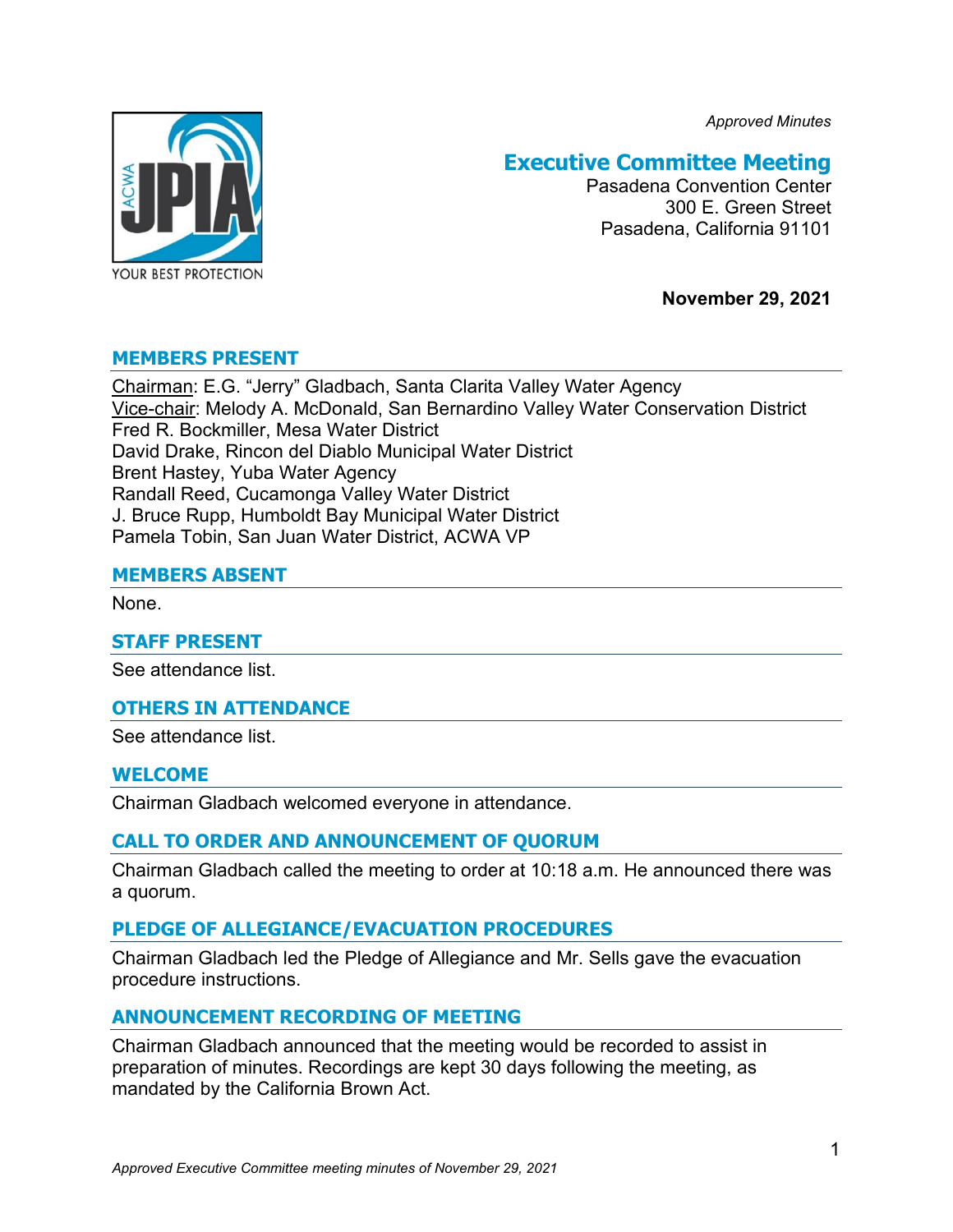## **PUBLIC COMMENT**

Chairman Gladbach noted that, as the agenda stated, members of the public would be allowed to address the Executive Committee on any agenda item prior to the Committee's decision on that item. Comments on any issues on the agenda, or not on the agenda, were also welcomed. No comments were brought forward.

## **INTRODUCTIONS**

Chairman Gladbach introduced the Executive Committee, staff, and others in attendance.

## **ADDITIONS TO OR DELETIONS FROM THE AGENDA**

Chairman Gladbach asked for any additions to, or deletions from, the agenda. Mr. Sells stated that due to time constraints, Agenda Item II.E. Insurance Market Update will be deleted from today's meeting agenda.

## **CONSENT AGENDA**

Chairman Gladbach called for approval of the Consent Agenda:

M/S/C (McDonald/Hastey) (Bockmiller-Yes; Drake-Yes; Hastey-Yes; McDonald-Yes; Reed-Yes; Rupp-Yes; Tobin-Yes; Gladbach-Yes): That the Executive Committee approve the minutes of the November 1, 2021 meeting; and approve the JPIA disbursements of: Vendor Payments, Employee Benefits Claim Payments, Payroll, and summary of confidential claims payments for the Liability, Property, & Workers' Compensation Programs: November 1-15, 2021.

### **ADMINISTRATION**

Meetings attended on behalf of the JPIA None reported.

Review and approve the JPIA Conflict of Interest Code Mr. Sells presented the changes to the JPIA Conflict of Interest Code.

M/S/C (Tobin/McDonald) (Bockmiller-Yes; Drake-Yes; Hastey-Yes; McDonald-Yes; Reed-Yes; Rupp-Yes; Tobin-Yes; Gladbach-Yes): That the Executive Committee approve the changes to the JPIA Conflict of Interest Code pending approval by the FPPC, as presented.

Review and approve the proposed changes to the JPIA Bylaws Mr. Greenfield presented the changes to the Bylaws in Article VIII, Sections 1 and 2 regarding Nonclaim Disputes Definition and Procedure.

M/S/C (Tobin/McDonald) (Bockmiller-Yes; Drake-Yes; Hastey-Yes; McDonald-Yes; Reed-Yes; Rupp-Yes; Tobin-Yes; Gladbach-Yes): That the Executive Committee recommend that the Board of Directors approve the changes to the Bylaws, as presented.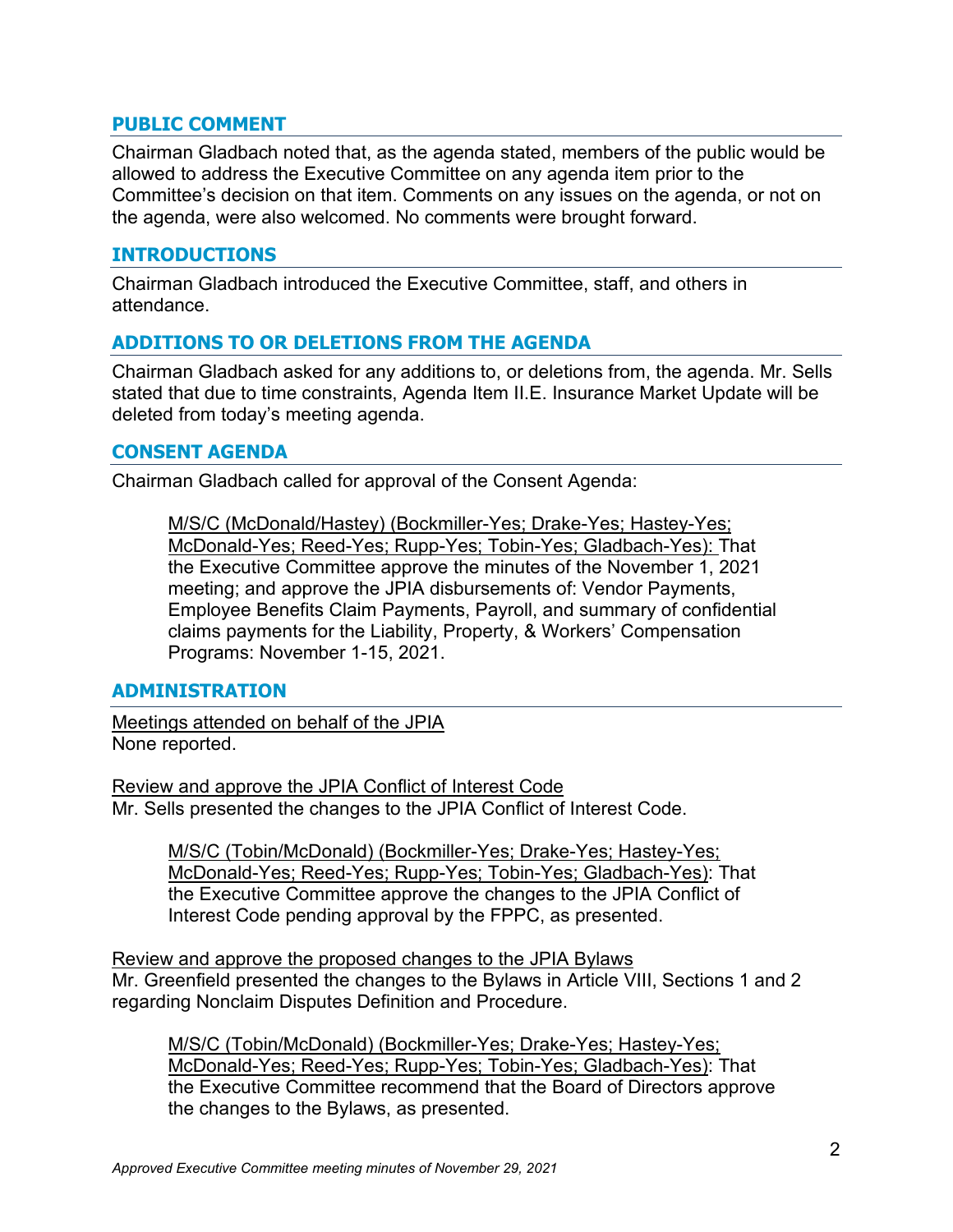## Introduction of new JPIA Assistant Executive Officer.

Mr. Sells introduced Adrienne Beatty as the new Assistant Executive Officer. Ms. Beatty has a strong background in public entity risk pools. Her most recent position is with Gallagher where she was the Executive Director for the Independent Cities Risk Management Authority, and, prior to that, she managed the Risk Management Service Agency in Olympia, Washington. Adrienne holds an Associate in Risk Management, General Insurance and Risk Pool Management from the Insurance Institute of America.

Insurance Market update

Deleted from agenda.

## **PROGRAMS**

## Cyber Liability Program Update

Mr. Sells reported that the anticipated rate increases in the Cyber insurance market could potentially be in the 40% - 70% range. Options for the 2022-23 renewal are currently being explored. Some options presented included continuing as is with a fully insured plan or potentially moving the cyber program to a group purchase program that would provide coverage for those members who choose to participate. Another potential option is a hybrid plan that has a reduced self-insured portion and a group purchase plan that could potentially be in excess of the self-insured plan.

Mr. Lowe of Alliant answered numerous questions from the Committee and shared that a questionnaire was mailed out to all districts participating in the Liability program. This questionnaire will need to be completed by all 340 agencies. Alliant needs the data from all Liability Program agencies to be able to provide an accurate quote for the 2022-23 renewal. The Committee suggested that perhaps the JPIA can provide some type of training on how to complete the questionnaire.

The Committee participated in a long discussion about the options presented as well as the challenges involved in implementing the program.

## Employee Benefits Medicare Advantage Implementation Update

Ms. Smith provided an update on the implementation of the new UnitedHealthcare Medicare Advantage PPO plan that all retirees under the Anthem with Medicare plan will transition to effective January 1, 2022. Letters and detailed plan information have been mailed, and weekly Zoom meetings were cohosted by UHC and JPIA throughout October. Feedback from retirees has been positive. JPIA's Employee Benefits staff have been fielding calls and questions from member agencies and from retirees. The enrollment/opt out period concluded November 5, 2021 however, technical work continues behind the scenes. JPIA is on track to provide ID cards in December and launch benefits January 1, 2022.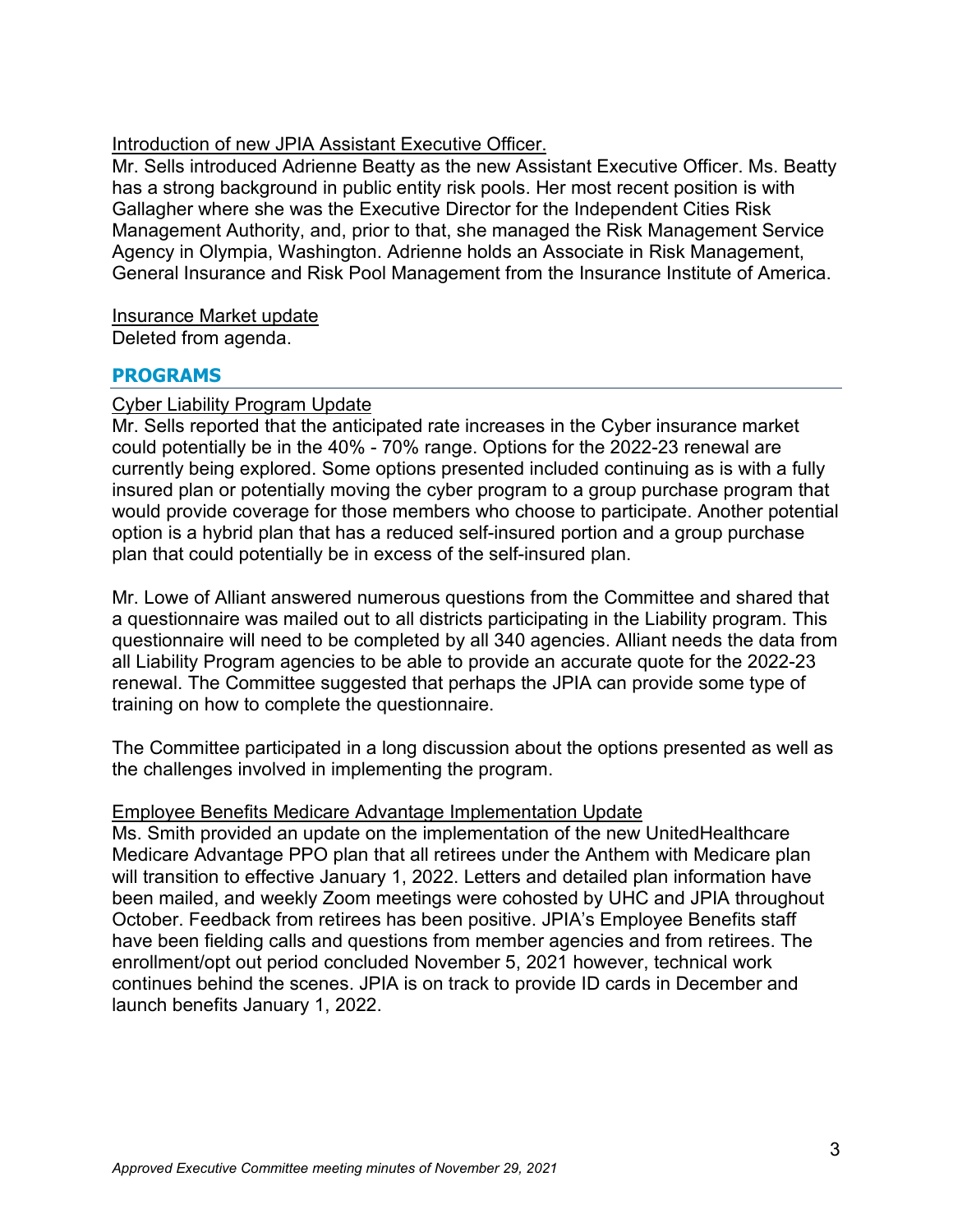## Grant Programs Update

## Risk Control Grant Programs

Ms. Flint shared that the JPIA Risk Control Grant Program is designed to facilitate a strategic investment by a member's management team in its risk management program. The Program incentivizes members to renew their Commitment to Excellence efforts to prevent or mitigate losses in the JPIA's Workers' Compensation, Liability, and Property Programs. A total of ten grants were awarded out of the 21 applications received.

Ms. Flint then announced the Grant recipients followed by a video presentation featuring Rancho Water, Beaumont Cherry Valley Water District and Desert Water Agency highlighting each of the district's efforts to promote safety and prevent losses.

Winning projects/programs are located on the JPIA's website under Risk Control/Risk Control Grant Program.

## Employee Benefits Wellness Grant Program

Ms. Rech reported that this year 74 agencies received Wellness Grants. Due to the continuing COVID-19 pandemic, members are finding creative ways to promote wellness within their organizations. Some of these wellness ideas include providing face masks with the agency logo to employees; providing a fitness shoe/equipment subsidy; conducting webinars on health and wellness topics; and promoting individual emotional wellness.

## **MEMBERSHIP**

Review and take action on Membership Applications Mr. Sells presented Atwell Island Water District's application to join the Liability Program.

M/S/C (McDonald/Rupp) (Bockmiller-Yes; Drake-Yes; Hastey-Yes; McDonald-Yes; Reed-Yes; Rupp-Yes; Tobin-Yes; Gladbach-Yes): That the Executive Committee approve Atwell Island Water District's application for admission into the Liability Program.

## **MISCELLANEOUS**

Discuss future agenda items None.

## CEO update

Mr. Sells reported that the Executive Committee has one vacancy and that he is currently accepting Letters of Interest and Qualifications. Mr. Sells reminded those present that one of the qualifications is that your district has to participate in all four JPIA pooled programs."

Availability for next meeting: The next Executive Committee is scheduled for January 31, 2022.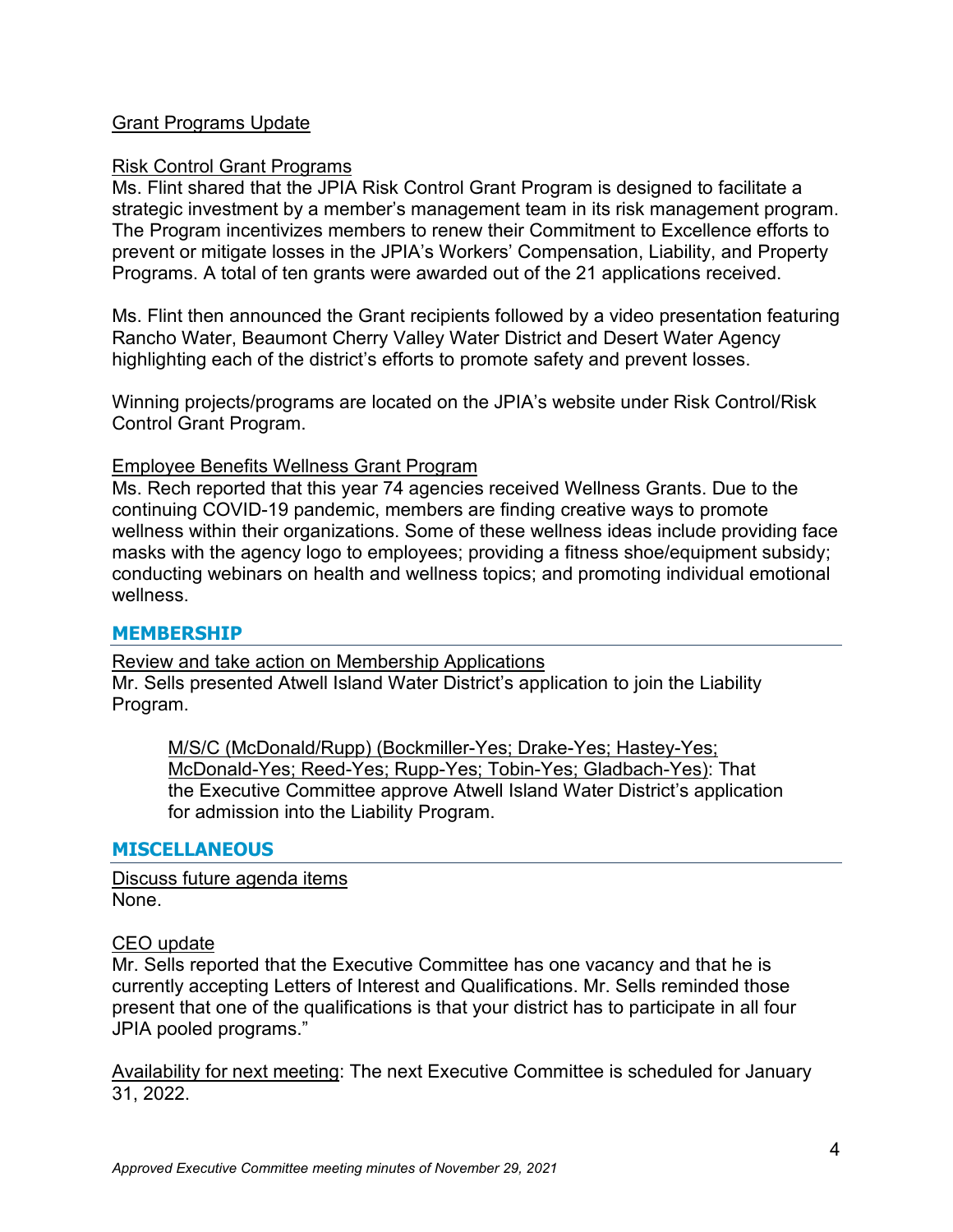The Executive Committee meeting adjourned at 11:31 a.m.

Attest:

X

E.G. "Jerry" Gladbach Chairman

X

Walter A. Sells Secretary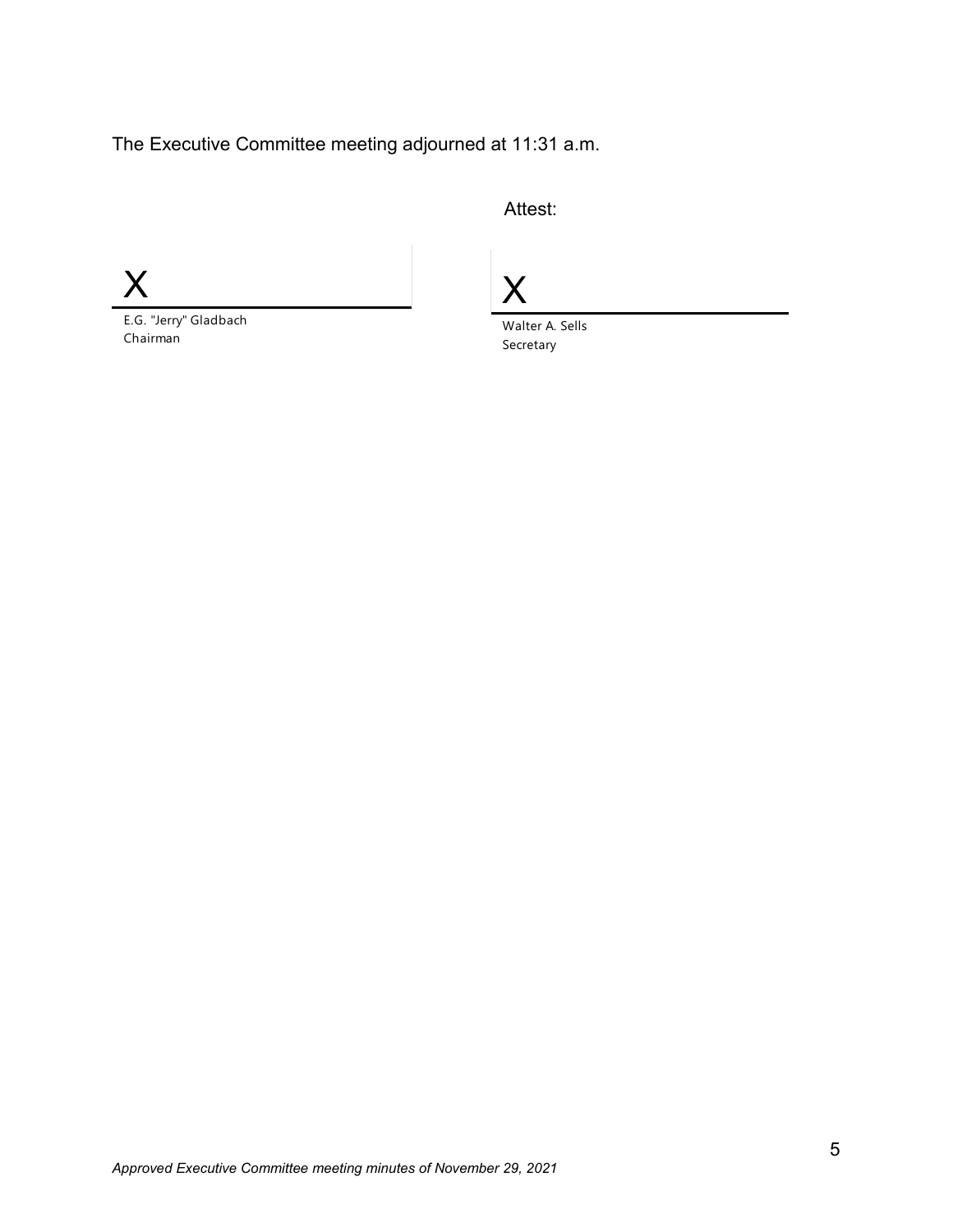# **ATTENDEES & JPIA STAFF IN ATTENDANCE – NOVEMBER 29, 2021**

| <b>District / Organization</b>                 | <b>First Name</b> | <b>Last Name</b>          | <b>Position</b>                                     |
|------------------------------------------------|-------------------|---------------------------|-----------------------------------------------------|
| ACWA                                           | David             | Eggerton                  | <b>Executive Director</b>                           |
| <b>ACWA</b>                                    | Tiffany           | Giammona                  | Director of Member Outreach                         |
| <b>ACWA</b>                                    | Steve             | LaMar                     | President                                           |
| ACWA JPIA                                      | Adrienne          | <b>Beatty</b>             | <b>Assistant Executive Officer</b>                  |
| <b>ACWA JPIA</b>                               | Chimene           | Camacho                   | <b>Executive Assistant (Recording</b><br>Secretary) |
| <b>ACWA JPIA</b>                               | Sarah             | Crawford                  | <b>Training Manager</b>                             |
| ACWA JPIA                                      | David             | deBernardi                | Director of Finance                                 |
| <b>ACWA JPIA</b>                               | Robin             | Flint                     | <b>Risk Control Manager</b>                         |
| ACWA JPIA                                      | Robert            | Greenfield                | <b>General Counsel</b>                              |
| ACWA JPIA                                      | Peter             | Kuchinsky                 | Lead Risk Control Advisor                           |
| <b>ACWA JPIA</b>                               | Jackie            | Rech                      | <b>Benefits Specialist</b>                          |
| <b>ACWA JPIA</b>                               | Sylvia            | Robinson                  | <b>Publications &amp; Web Editor</b>                |
| ACWA JPIA                                      | Jillian           | Sciancalepore             | Administrative Assistant II                         |
| <b>ACWA JPIA</b>                               | Andy              | Sells                     | <b>Chief Executive Officer</b>                      |
| <b>ACWA JPIA</b>                               | Patricia          | Slaven                    | Director of HR/Admin.                               |
| <b>ACWA JPIA</b>                               | Sandra            | Smith                     | <b>Employee Benefits Manager</b>                    |
| <b>ACWA JPIA</b>                               | Dan               | Steele                    | Finance Manager                                     |
| Alliant                                        | Robert            | Lowe                      | 1 <sup>st</sup> Vice President                      |
| Alameda County Water District                  | John              | Weed                      | Director                                            |
| Calleguas Municipal Water District             | Scott             | Quady                     | <b>Director</b>                                     |
| Calleguas Municipal Water District             | Raul              | Avila                     | Alt. Director                                       |
| Chino Basin Watermaster                        | <b>Bob</b>        | Kuhn                      | <b>Director</b>                                     |
| <b>Citrus Heights Water District</b>           | David             | Wheaton                   | <b>Director</b>                                     |
| El Toro Water District                         | Kathryn           | Freshley                  | <b>Director</b>                                     |
| <b>Fallbrook Public Utility District</b>       | Jennifer          | DeMeo                     | <b>Director</b>                                     |
| Georgetown Divide Public Utility District      | Michael           | Saunders                  | <b>Director</b>                                     |
| <b>Helix Water District</b>                    | Jennifer          | <b>Bryant</b>             | Director of Administration                          |
| <b>Helix Water District</b>                    | Kathleen          | Hedberg                   | <b>Director</b>                                     |
| Hidden Valley Lake Community Services District | Sean              | <b>Millerick</b>          | <b>Director</b>                                     |
| Humboldt Bay Municipal Water District          | John              | Friedenbach               | General Manager                                     |
| Las Virgenes Municipal Water District          | Charles           | Caspary                   | <b>Director</b>                                     |
| <b>Madera Irrigation District</b>              | Carl              | Janzen                    | <b>Director</b>                                     |
| Madera-Chowchilla Water & Power Authority      | Carl              | Janzen                    | Director                                            |
| Mid-Peninsula Water District                   | Tammy             | Rudock                    | General Manager                                     |
| <b>Orange County Water District</b>            | Cathy             | Green                     | <b>Director</b>                                     |
| Palmdale Water District                        | Don               | Wilson                    | <b>Director</b>                                     |
| Purissima Hills Water District                 | Stephen           | Jordon                    | Director                                            |
| <b>Rainbow Water District</b>                  | Michael           | Mack                      | <b>Director</b>                                     |
| Rancho California Water District               | Carol Lee         | Gonzalez-<br><b>Brady</b> | Alternate Director                                  |
| Rancho California Water District               | Eva               | Plajzer                   | Asst. General Manager                               |
| Rancho California Water District               | William           | Plummer                   | Director                                            |
| <b>Rowland Water District</b>                  | John              | Bellah                    | <b>Director</b>                                     |
| Sacramento Suburban Water District             | Craig             | Lock                      | Director                                            |
| San Bernardino Valley Municipal Water District | T. Milford        | Harris                    | Director                                            |